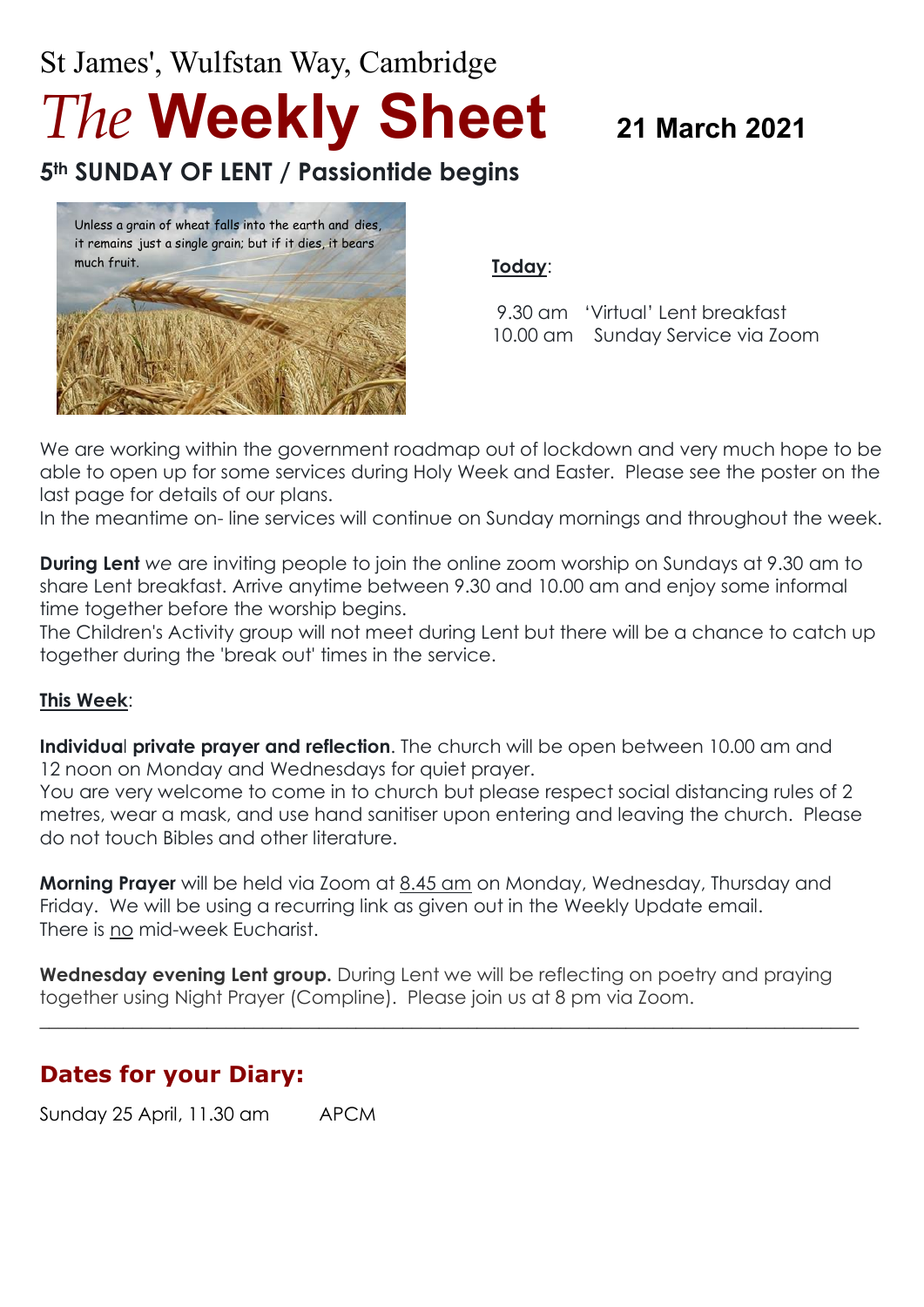### **Collect for today**

Gracious Father, you gave up your Son out of love for the world: lead us to ponder the mysteries of his passion, that we may know eternal peace through the shedding of our Saviour's blood, Jesus Christ our Lord.

## **Today's readings are:**

Jeremiah 31.31-34; Psalm 51.1-13 or Psalm 119.9-16; Hebrews 5.5-10; John 12.20-33

**\_\_\_\_\_\_\_\_\_\_\_\_\_\_\_\_\_\_\_\_\_\_\_\_\_\_\_\_\_\_\_\_\_\_\_\_\_\_\_\_\_\_\_\_\_\_\_\_\_\_\_\_\_\_\_\_\_\_\_\_\_\_\_\_\_\_\_\_\_\_\_\_\_\_\_\_\_\_\_\_\_\_\_\_\_**

 $\_$  , and the set of the set of the set of the set of the set of the set of the set of the set of the set of the set of the set of the set of the set of the set of the set of the set of the set of the set of the set of th

## **Jeremiah 31.31-34**

#### **A New Covenant**

The days are surely coming, says the LORD, when I will make a new covenant with the house of Israel and the house of Judah. It will not be like the covenant that I made with their ancestors when I took them by the hand to bring them out of the land of Egypt—a covenant that they broke, though I was their husband, says the LORD. But this is the covenant that I will make with the house of Israel after those days, says the LORD: I will put my law within them, and I will write it on their hearts; and I will be their God, and they shall be my people. No longer shall they teach one another, or say to each other, 'Know the LORD', for they shall all know me, from the least of them to the greatest, says the LORD; for I will forgive their iniquity, and remember their sin no more.

 $\_$  , and the set of the set of the set of the set of the set of the set of the set of the set of the set of the set of the set of the set of the set of the set of the set of the set of the set of the set of the set of th

### **Psalm 51.1-13**

Have mercy on me, O God, in / your great / goodness; according to the abundance of your compassion / blot out / my of/fences. Wash me thoroughly / from my / wickedness and / cleanse me / from my / sin. For I ac/knowledge my / faults and my / sin is / ever be/fore me. Against you only / have I / sinned and done what is / evil / in your / sight, so that you are justified / in your / sentence and / righteous / in your / judgement. I have been wicked even / from my / birth, a sinner / when my / mother con/ceived me. Behold, you desire truth / deep with/in me and shall make me understand wisdom / in the / depths of my / heart. Purge me with hyssop and I / shall be / clean;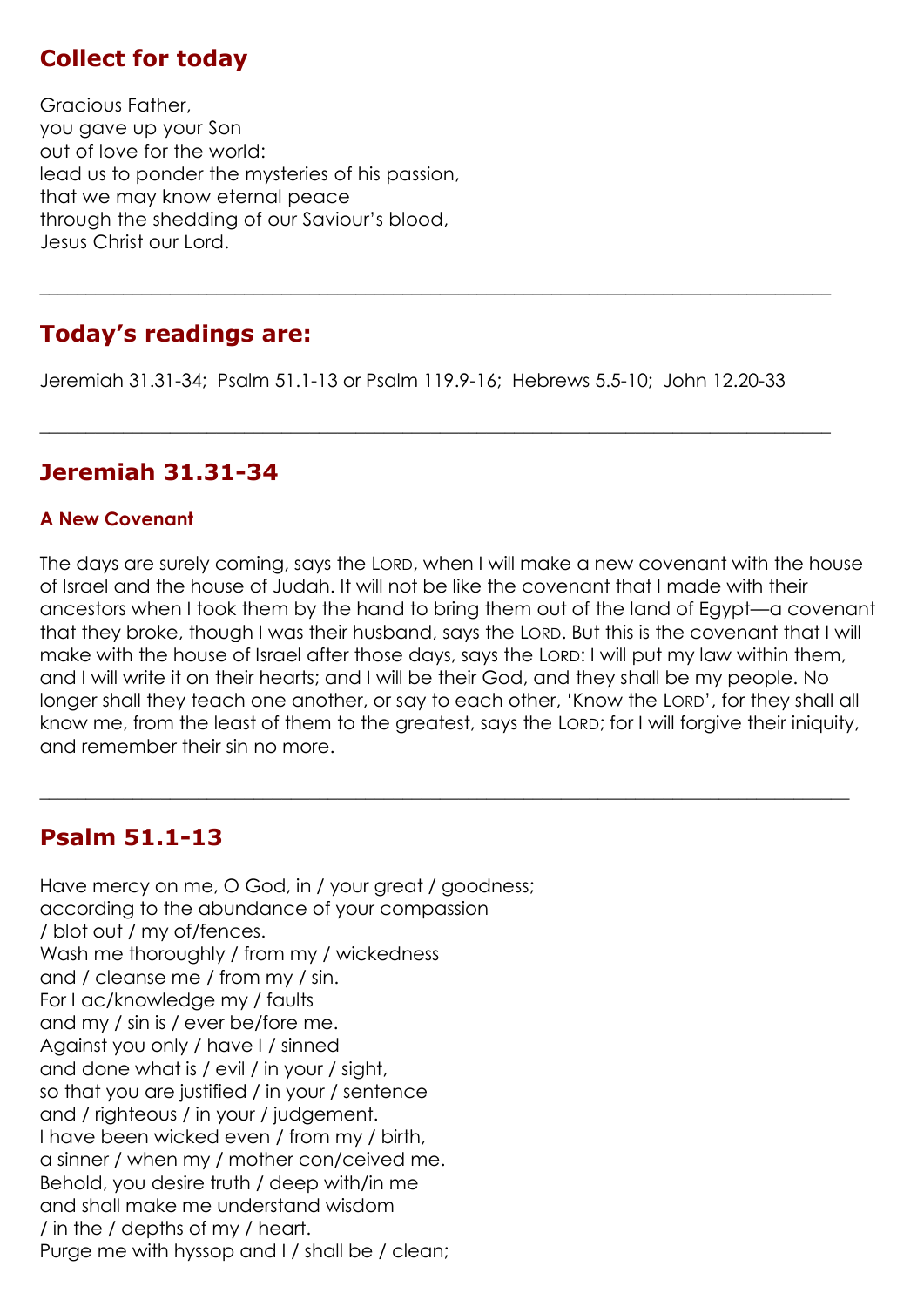wash me and I / shall be / whiter than / snow. Make me hear of / joy and / gladness, that the bones you have / broken / may re/joice. Turn your / face from my / sins and / blot out / all my mis/deeds. Make me a clean / heart, O / God, and re/new a right / spirit with/in me. Cast not me a/way from your / presence and take not your / holy / spirit / from me. Give me again the joy of / your sal/vation and sustain me / with your / gracious / spirit.

### **Hebrews 5.5-10**

So also Christ did not glorify himself in becoming a high priest, but was appointed by the one who said to him,

\_\_\_\_\_\_\_\_\_\_\_\_\_\_\_\_\_\_\_\_\_\_\_\_\_\_\_\_\_\_\_\_\_\_\_\_\_\_\_\_\_\_\_\_\_\_\_\_\_\_\_\_\_\_\_\_\_\_\_\_\_\_\_\_\_\_\_\_\_\_\_\_\_\_\_\_\_\_\_\_\_\_\_\_\_

'You are my Son,

 today I have begotten you'; as he says also in another place, 'You are a priest for ever, according to the order of Melchizedek.'

In the days of his flesh, Jesus offered up prayers and supplications, with loud cries and tears, to the one who was able to save him from death, and he was heard because of his reverent submission. Although he was a Son, he learned obedience through what he suffered; and

having been made perfect, he became the source of eternal salvation for all who obey him, having been designated by God a high priest according to the order of Melchizedek.

 $\_$  , and the set of the set of the set of the set of the set of the set of the set of the set of the set of the set of the set of the set of the set of the set of the set of the set of the set of the set of the set of th

# **John 12.20-33**

#### **Some Greeks Wish to See Jesus**

Now among those who went up to worship at the festival were some Greeks. They came to Philip, who was from Bethsaida in Galilee, and said to him, 'Sir, we wish to see Jesus.' Philip went and told Andrew; then Andrew and Philip went and told Jesus. Jesus answered them, 'The hour has come for the Son of Man to be glorified. Very truly, I tell you, unless a grain of wheat falls into the earth and dies, it remains just a single grain; but if it dies, it bears much fruit. Those who love their life lose it, and those who hate their life in this world will keep it for eternal life. Whoever serves me must follow me, and where I am, there will my servant be also. Whoever serves me, the Father will honour.

#### **Jesus Speaks about His Death**

'Now my soul is troubled. And what should I say—"Father, save me from this hour"? No, it is for this reason that I have come to this hour. Father, glorify your name.' Then a voice came from heaven, 'I have glorified it, and I will glorify it again.' The crowd standing there heard it and said that it was thunder. Others said, 'An angel has spoken to him.' Jesus answered, 'This voice has come for your sake, not for mine. Now is the judgement of this world; now the ruler of this world will be driven out. And I, when I am lifted up from the earth, will draw all people to myself.' He said this to indicate the kind of death he was to die.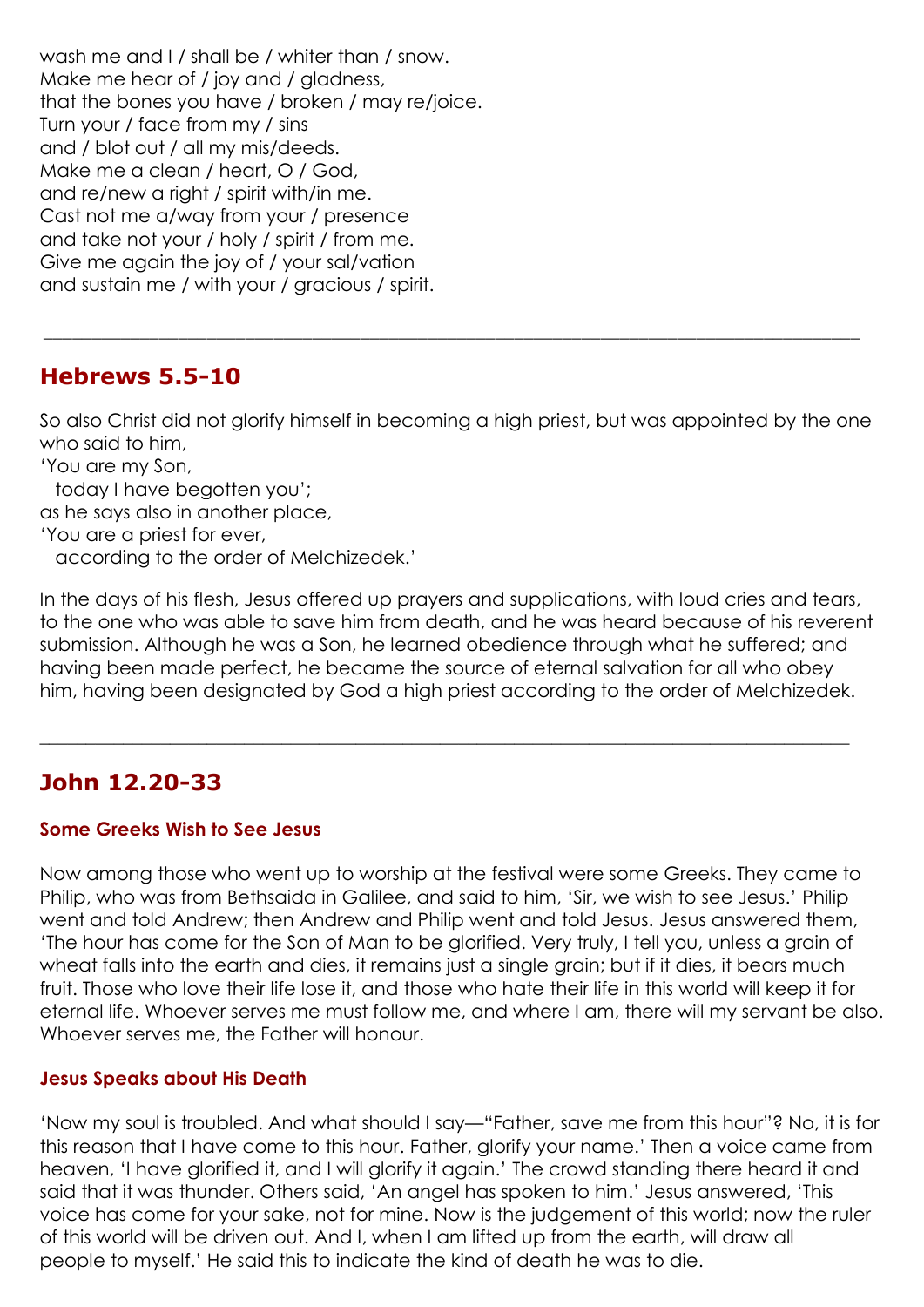# **Readings for next Sunday, 28 March (Palm Sunday)**

Liturgy of the Palms: Mark 11.1-11

Isaiah 50.4-9a Ps 31.9-16 Philippians 2.5-11 Mark 15.1-39

If you would like to **collect a palm cross** from church in readiness for Palm Sunday (next week) please come on Monday or Wednesday morning between 10 am and 12 noon. Alternatively we will leave some in a box to be collected on Saturday (27th) afternoon. Otherwise feel free to bring a cross from a previous year to our online Palm Sunday worship at 10 am.

\_\_\_\_\_\_\_\_\_\_\_\_\_\_\_\_\_\_\_\_\_\_\_\_\_\_\_\_\_\_\_\_\_\_\_\_\_\_\_\_\_\_\_\_\_\_\_\_\_\_\_\_\_\_\_\_\_

**Banner making request**: We want to make a candle for our banner out of pieces of white/cream silk. If you have any small strips of white silk leftover from making items for a sacramental occasion, such as a wedding dress, christening or baptism robes, ecclesiastical garments, and you are willing to let us have a piece 5cm by 20cm, please let me know at [wreathmaking20@gmail.com,](mailto:wreathmaking20@gmail.com) or leave it in the church for me in the box under the banner. Many thanks. Jacqui Worster

**Zoom Banner making sessions during Lent.** If you like to sew or just want to try, we are hoping to create something that reflects our feelings about the last year and how we have coped/are coping. All welcome - no experience necessary, just a willingness to try. Bring a cuppa with you and join our Saturday meetings from 3.30-4.30 pm on 20 and 27 March to help us make a new banner for St. James.

Email Jacqui Worster: [wreathmaking20@gmail.com](mailto:wreathmaking20@gmail.com) if you have any questions.

**Grass-cutting rota.** Stanley Wilson would like to thank all those who helped with the grass cutting last season. For the coming months, he is asking for new volunteers to join the rota. It is likely to be every 6 weeks (or longer if the numbers increase). The more volunteers we have, the fewer times those on the rota will have to participate. Please get in touch with Stanley by emailing sue@wilsontudorhouse.plus.com – thank you.

**Spiral Prayer Walk or Labyrinth.** G and Tom Davies (through the Queen Edith Community Forum) have expertly laid out a simple spiral in the side garden of the church, using paint which will gradually fade away. It will remain there for Lent, so do drop by as families or individuals to use it as part of your daily exercise! There is no correct way to walk a labyrinth, but there is a sheet on the hedge next to the spiral with some suggestions from Anne which you are free to use or ignore as you please. We're not expecting there to be many users at one time, but be prepared to socially distance if necessary. See page 5 for picture and more information.

**CMS Boxes.** Please hold on to your box until further notice. Thank you.

**1000000 steps challenge for Arthur Rank Hospice** - a message from Eleanor Pippard I have decided to attempt the Arthur Rank's fundraising challenge to walk a million steps in a hundred days. This works out at an average of 10000 a day. To make it more interesting I have calculated that this is about the equivalent of walking from my house to Inverness, using roads rather than going 'as the crow flies' which would involve a lot of swimming. This means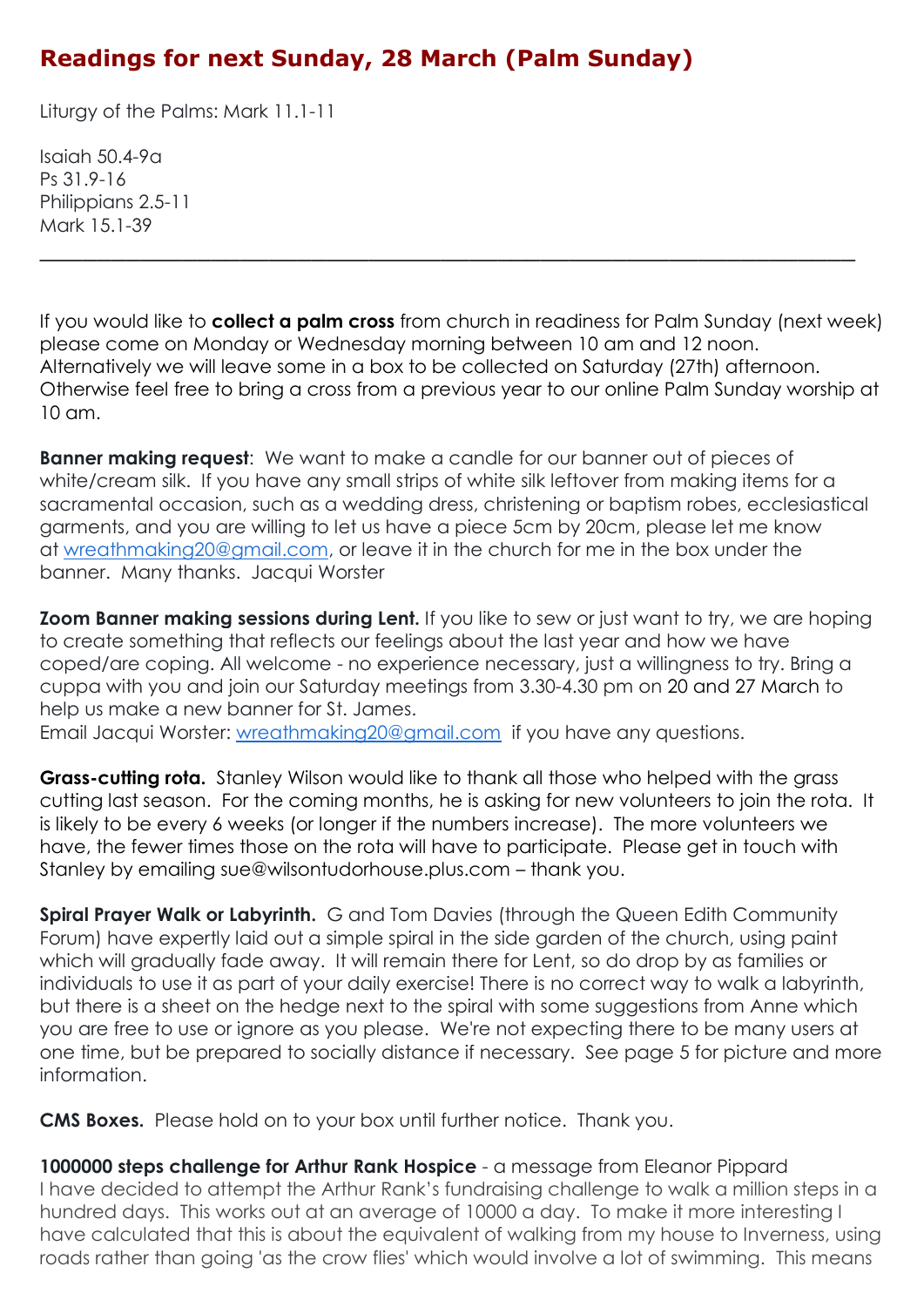that each week I shall be able to see where I have got to in the country. The walk started on 11 January and finishes on 20 April.

Any sponsorship would be gratefully received to help this excellent charity. The link to my giving page is <https://arhc.enthuse.com/pf/eleanor-pippard-d0c4e>

**Food Hub.** The Food Hub will continue operating on a Saturday morning between 10.30 am and 12.30 pm here at St James'.

The food remains a basic food package ideally for those who are either struggling to pay for provisions or who cannot get to the shops or book an online delivery.

During lockdown the Food Hub is unable to receive or collect personal donations from people, but if you would still like to help, look on the Queen Edith Community Forum website to find more details about how to donate financially. Thank you.

**Caroline** is working from home and has access to the office answering machine and email so please do contact her as you would normally.

**Phone line.** The Church of England central team have supported the release of the Daily Hope phone line. Daily Hope offers music, prayers and reflections as well as full worship services from the Church of England at the end of a telephone line.

The line – which is available 24 hours a day on **0800 804 8044** – has been set up particularly with those unable to join online church services during the period of restrictions in mind. Find out more here - [https://www.churchofengland.org/more/media-centre/coronavirus-covid-](https://www.churchofengland.org/more/media-centre/coronavirus-covid-19-guidance-parishes/daily-hope-phone-line)[19-guidance-parishes/daily-hope-phone-line](https://www.churchofengland.org/more/media-centre/coronavirus-covid-19-guidance-parishes/daily-hope-phone-line)

#### **Spiral Prayer Walk or Labyrinth**



Prayer Walk

A Labyrinth is a single, spiralling path that leads to a central area. There you might pause, before continuing on the same path, which takes you out again

There is no right or wrong way to walk a labyrinth. lust set off at a natural pace.

One approach is to focus on your breathing and on matching your steps it.

Another is to silently ask an open question such as those on the poster next to this.

Or you could simply pray. If something is troubling you, using the walk to share that concern with God can really help.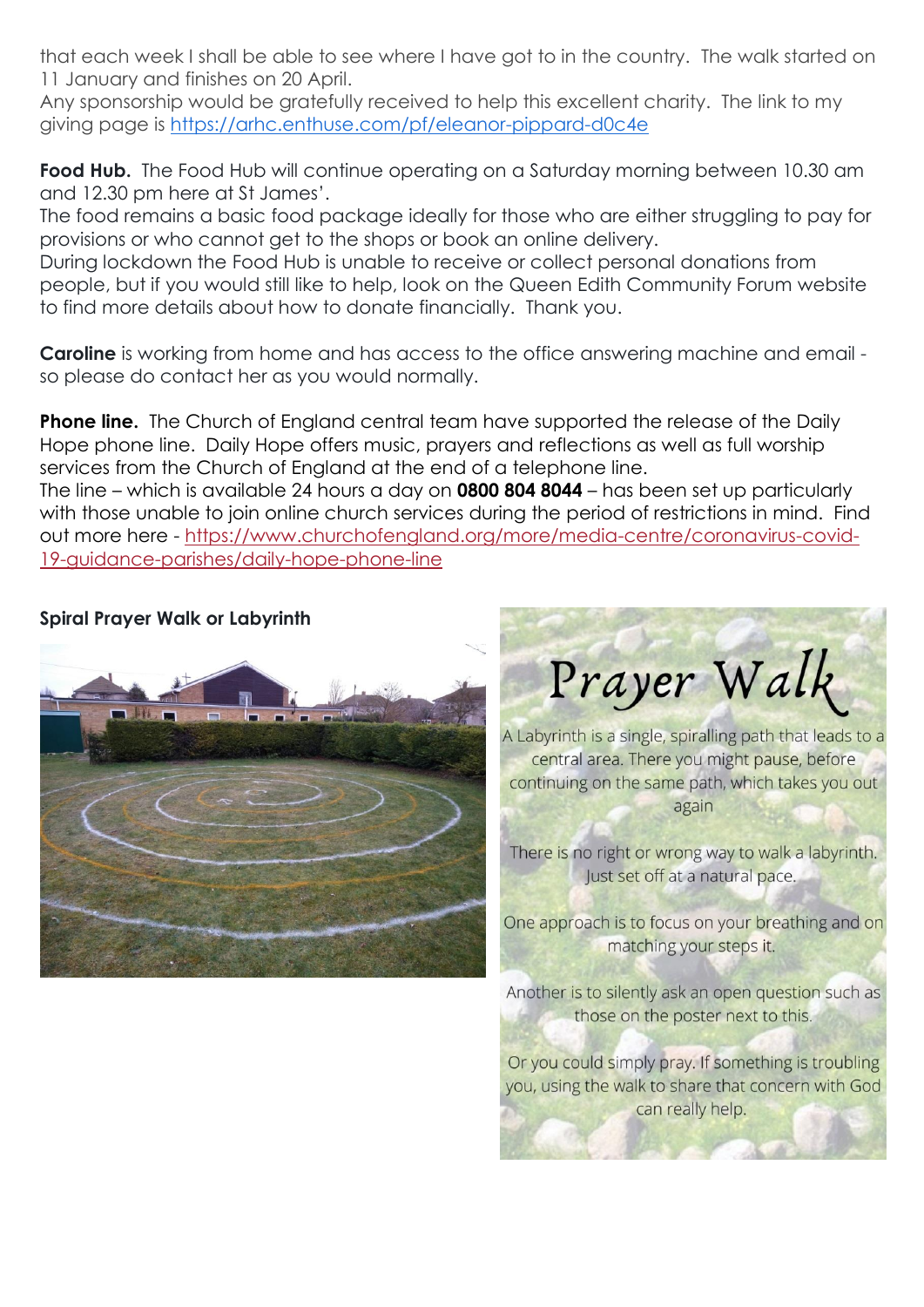### **Prayer for Friends and Congregation of St James'**

| Sunday    | Judith and Jonathan Pinhey and family  |
|-----------|----------------------------------------|
| Monday    | Eleanor Pippard                        |
| Tuesday   | Margaret Revell and family             |
| Wednesday | Daphne Ridge                           |
| Thursday  | Dawn and Steven Ridley                 |
| Friday    | Steve and Emma Rothwell, Isaac and Leo |
| Saturday  | Ian Rowland                            |
|           |                                        |

| <b>Contacts</b>            |                                                   |
|----------------------------|---------------------------------------------------|
| Priest-in-charge           | Rev'd Steve Rothwell                              |
|                            | 246419 s.rothwell3@btinternet.com                 |
| Curate                     | Rev'd Anne Strauss                                |
|                            | stjamescurate@gmail.com                           |
| Churchwardens              | Pam Butler, 07745 591235                          |
|                            | pambutler27@hotmail.com                           |
|                            | Hatty Harris, 01223 504720                        |
|                            | harrishatty458@gmail.com                          |
| <b>Pastoral Assistants</b> | Mary Calladine, (01223) 246742                    |
|                            | Rosemary Monk, (01223) 246421                     |
|                            | rem66@btinternet.com                              |
| Director of Music          | position vacant                                   |
| The Music Group            | Grae Worster, 846295 mgwl@cam.ac.uk               |
| Safeguarding Officer       | Jill Bradley, 07971 013645 happybeadsuk@gmail.com |
| <b>Church Office:</b>      | 246419 (Mondays, Wednesdays & Thursdays           |
|                            | $9.15$ am $-1.15$ pm)                             |
| e-mail:                    | stjameschurchcambridge@yahoo.co.uk                |
| Website:                   | stjamescambridge.org.uk                           |
|                            |                                                   |

### **Weekly Church Activities** – *currently suspended*

Junior Choir Practice Sundays, 11.15 am – 12 noon Choir Practice Mondays 6.30 pm—7.30 pm Meditation Group Fridays 1.30 pm—2.00 pm

# **Community Activities** – *currently suspended* Beavers (6-8 yrs) 16thcambridgebeavers@gmail.com Cubs (8-11 yrs, QE Schl) Stephen Harrison, 07548 765421 Scouts (10½ - 14 yrs, QE Schl) 16thcambridgescouts@gmail.com

Our parish magazine *Crosspiece* is available on the website.

If you are ordering goods from **Amazon**, please remember to use the Amazon link on the St James' website fundraising page. It doesn't cost you any more but gives St James a percentage of the price you pay.

**\_\_\_\_\_\_\_\_\_\_\_\_\_\_\_\_\_\_\_\_\_\_\_\_\_\_\_\_\_\_\_\_\_\_\_\_\_\_\_\_\_\_\_\_\_\_\_\_\_\_\_\_\_\_\_\_\_\_\_\_\_\_\_\_\_\_\_\_\_\_\_**